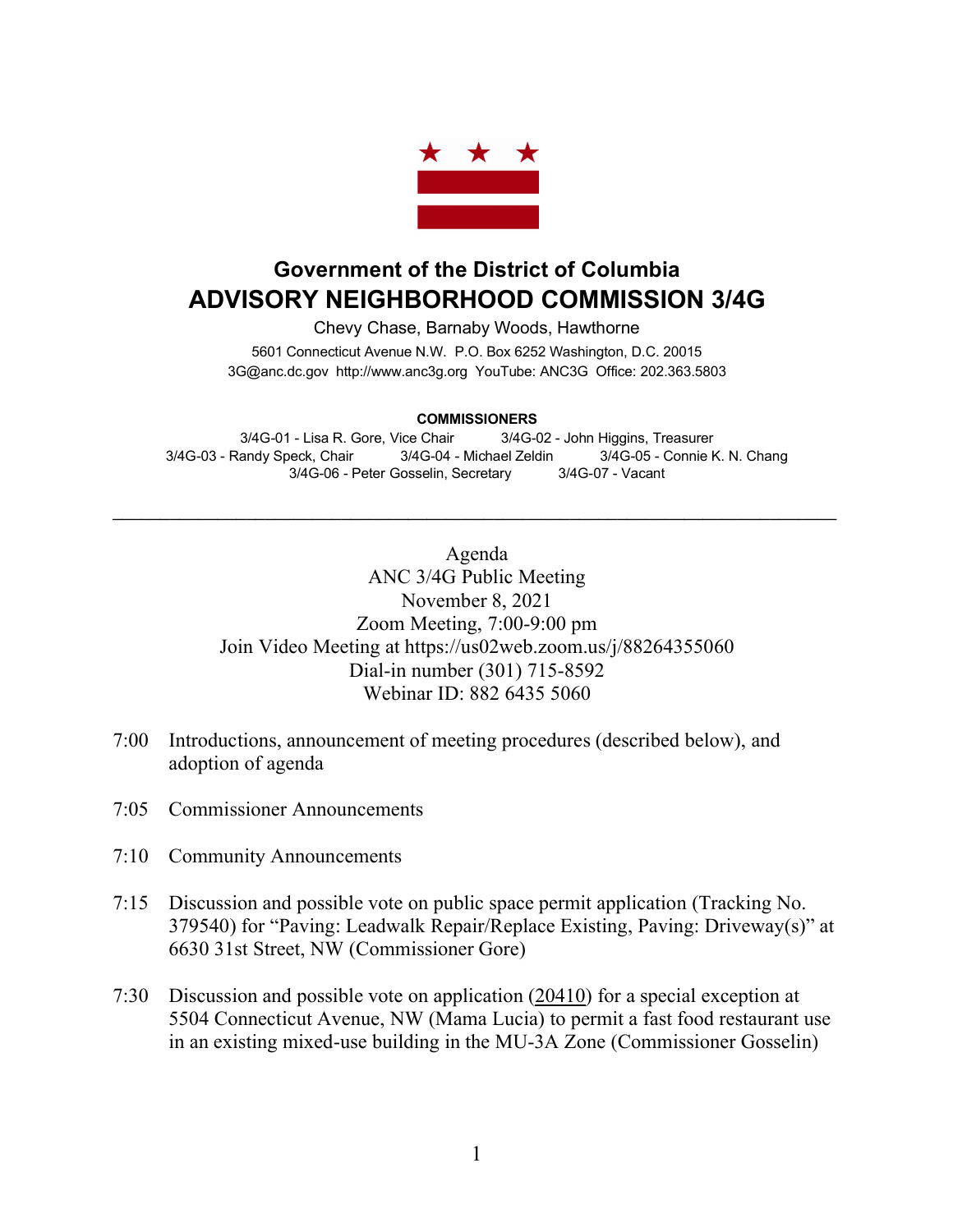- 7:40 Discussion and possible vote on resolution regarding safety improvements at the intersection of Military Road and Chevy Chase Parkway, including possibly making the block of Chevy Chase Parkway north of Military Road one-way northbound (Commissioner Gosselin)
- 8:05 Report on the Small Area Plan process (Commissioners Chang and Gosselin)
- 8:20 Report on the Racial and Social Equity Standing Committee (Commissioners Gore and Speck)
- 8:40 Discussion of strategy for the Community Center/Library/Affordable Housing campus capital budget for FY 2023 (Commissioner Speck)
- 8:55 Commission Business:
	- 1. Minutes: October 25, 2021
	- 2. Discussion and possible vote on approval of the Quarterly Financial Report for the fourth quarter of FY 2021
	- 3. Checks:
	- 4. Possible items for November 22, 2021 meeting: report on Small Area Plan process; report on the Racial and Social Equity Standing Committee; presentation and discussion on development plans for the Lisner-Louise-Dickson-Hurt Home at 5425 Western Avenue, NW (Zoning Case No 21-11); presentation and discussion on the Department of General Services' insurance requirements for Lafayette's Home School Association events;

If you are not able to attend the ANC's public meeting, you may submit your written comments to  $3G@anc.dc.gov$ . Videos of the ANC's meetings are available on YouTube channel ANC3G.

**Virtual Meeting Procedures**: The ANC's meetings are run with a few norms in mind, and we expect everyone to abide by these norms. They promote a civil and respectful discourse.

- 1. Residents are encouraged to send any questions or comments to the Chair at 3G03@anc.dc.gov in advance of the meeting so that they can be addressed during the meeting.
- 2. Except when they are recognized to speak, all attendees to the virtual meeting should mute their devices to avoid disruptions from background noises.
- 3. Meetings will follow the agenda and the times listed there, with any modifications determined by the Chair.